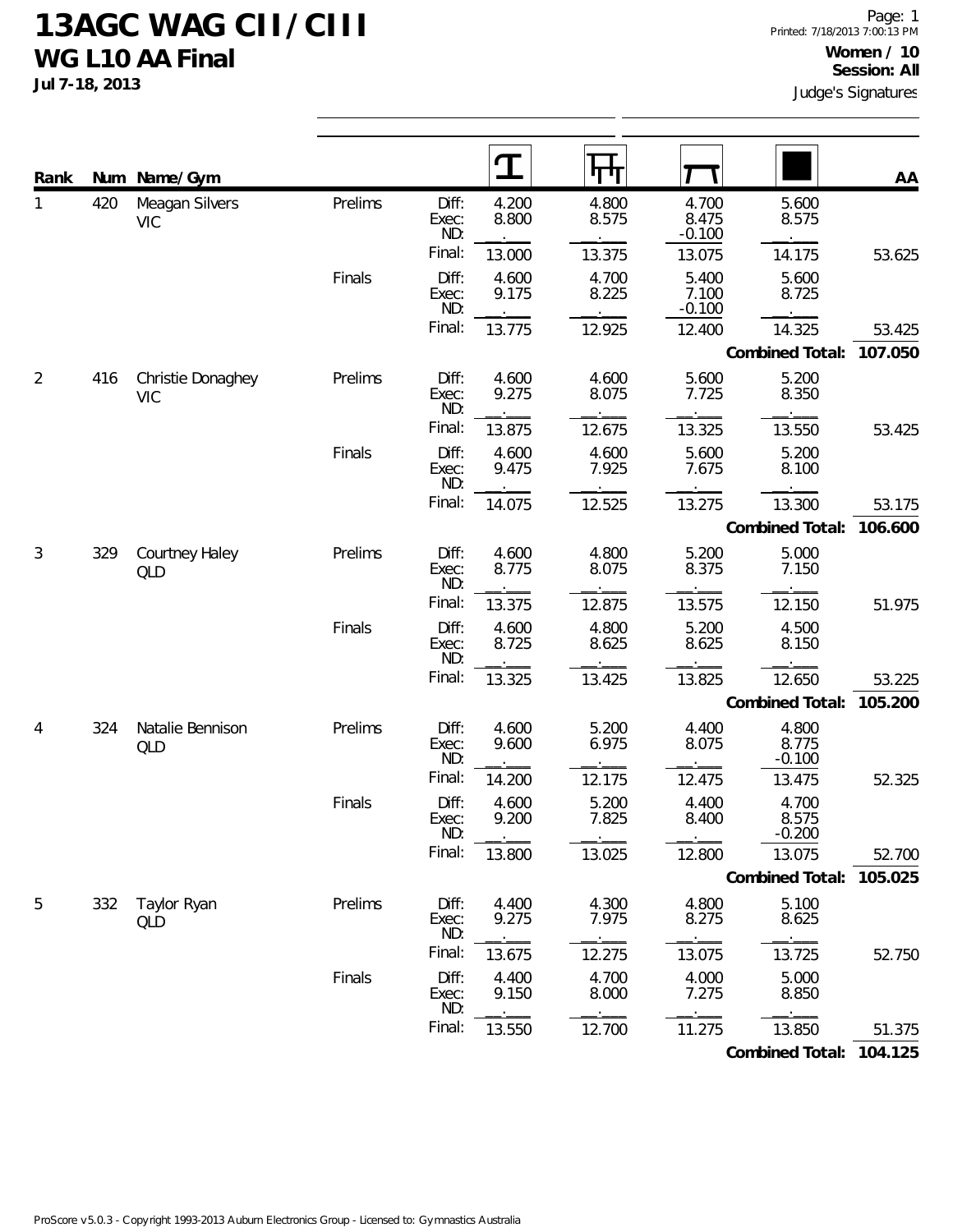**Jul 7-18, 2013**

| Rank |     | Num Name/Gym                      |         |                       |                |                |                            |                 | AA      |
|------|-----|-----------------------------------|---------|-----------------------|----------------|----------------|----------------------------|-----------------|---------|
| 6    | 464 | Eloise Valli<br><b>WA</b>         | Prelims | Diff:<br>Exec:<br>ND: | 4.400<br>8.800 | 5.200<br>7.700 | 4.900<br>8.325<br>$-0.100$ | 5.300<br>8.400  |         |
|      |     |                                   |         | Final:                | 13.200         | 12.900         | 13.125                     | 13.700          | 52.925  |
|      |     |                                   | Finals  | Diff:<br>Exec:<br>ND: | 4.400<br>9.175 | 5.300<br>7.825 | 4.200<br>6.350             | 5.200<br>8.350  |         |
|      |     |                                   |         | Final:                | 13.575         | 13.125         | 10.550                     | 13.550          | 50.800  |
|      |     |                                   |         |                       |                |                |                            | Combined Total: | 103.725 |
| 7    | 325 | Abbie Benstead<br>QLD             | Prelims | Diff:<br>Exec:<br>ND: | 4.400<br>9.175 | 4.700<br>8.075 | 4.900<br>8.000             | 4.400<br>8.250  |         |
|      |     |                                   |         | Final:                | 13.575         | 12.775         | 12.900                     | 12.650          | 51.900  |
|      |     |                                   | Finals  | Diff:<br>Exec:<br>ND: | 4.400<br>9.125 | 4.600<br>8.200 | 4.900<br>7.150             | 4.800<br>8.225  |         |
|      |     |                                   |         | Final:                | 13.525         | 12.800         | 12.050                     | 13.025          | 51.400  |
|      |     |                                   |         |                       |                |                |                            | Combined Total: | 103.300 |
| 8    | 377 | Olivia Burnett<br><b>TAS</b>      | Prelims | Diff:<br>Exec:<br>ND: | 4.200<br>8.900 | 5.000<br>7.125 | 5.500<br>8.375             | 5.000<br>8.825  |         |
|      |     |                                   |         | Final:                | 13.100         | 12.125         | 13.875                     | 13.825          | 52.925  |
|      |     |                                   | Finals  | Diff:<br>Exec:<br>ND: | 4.200<br>8.850 | 4.700<br>7.450 | 4.400<br>6.775             | 5.100<br>8.700  |         |
|      |     |                                   |         | Final:                | 13.050         | 12.150         | 11.175                     | 13.800          | 50.175  |
|      |     |                                   |         |                       |                |                |                            | Combined Total: | 103.100 |
| 9    | 415 | Christine Bonfadini<br><b>VIC</b> | Prelims | Diff:<br>Exec:<br>ND: | 4.200<br>8.875 | 4.100<br>7.500 | 5.000<br>8.500             | 4.900<br>8.650  |         |
|      |     |                                   |         | Final:                | 13.075         | 11.600         | 13.500                     | 13.550          | 51.725  |
|      |     |                                   | Finals  | Diff:<br>Exec:<br>ND: | 4.200<br>8.550 | 4.400<br>7.350 | 5.000<br>8.200             | 4.900<br>8.700  |         |
|      |     |                                   |         | Final:                | 12.750         | 11.750         | 13.200                     | 13.600          | 51.300  |
|      |     |                                   |         |                       |                |                |                            | Combined Total: | 103.025 |
| 10   | 280 | Sarah Iwanoczko<br><b>NSW</b>     | Prelims | Diff:<br>Exec:<br>ND: | 4.400<br>9.125 | 4.800<br>7.275 | 5.100<br>7.600             | 5.100<br>8.000  |         |
|      |     |                                   |         | Final:                | 13.525         | 12.075         | 12.700                     | 13.100          | 51.400  |
|      |     |                                   | Finals  | Diff:<br>Exec:<br>ND: | 4.400<br>9.000 | 4.800<br>7.250 | 5.100<br>6.975<br>$-0.100$ | 5.300<br>8.475  |         |
|      |     |                                   |         | Final:                | 13.400         | 12.050         | 11.975                     | 13.775          | 51.200  |

**Combined Total: 102.600**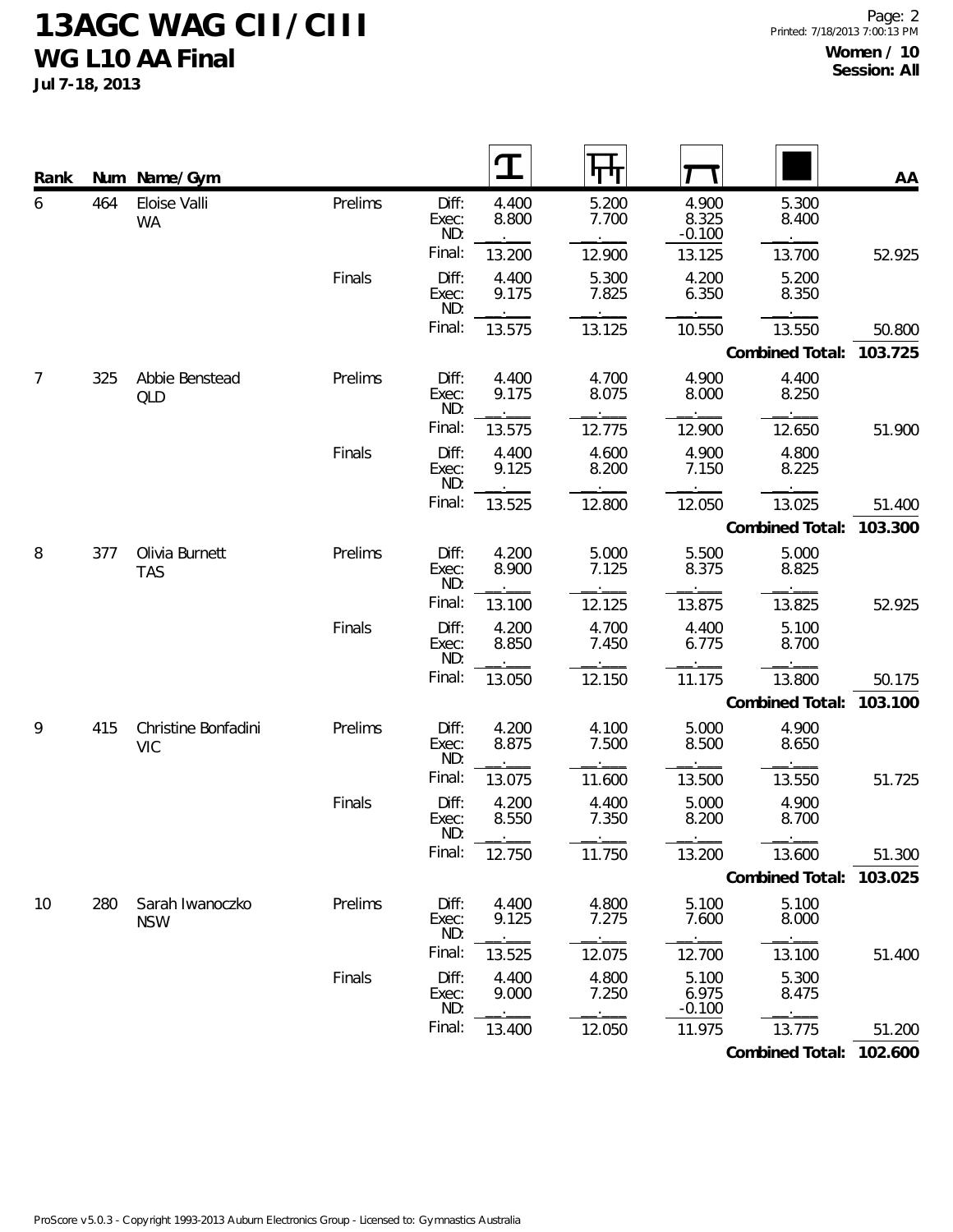**Jul 7-18, 2013**

| Rank |     | Num Name/Gym                  |         |                       | T              | पाग            |                            |                            | AA      |
|------|-----|-------------------------------|---------|-----------------------|----------------|----------------|----------------------------|----------------------------|---------|
| 11   | 334 | Bianca Wardell<br><b>QLD</b>  | Prelims | Diff:<br>Exec:<br>ND: | 4.400<br>9.350 | 4.900<br>7.200 | 5.100<br>8.000             | 4.700<br>7.900<br>$-0.100$ |         |
|      |     |                               |         | Final:                | 13.750         | 12.100         | 13.100                     | 12.500                     | 51.450  |
|      |     |                               | Finals  | Diff:<br>Exec:<br>ND: | 4.400<br>9.025 | 4.600<br>7.825 | 4.500<br>7.625             | 4.600<br>8.050             |         |
|      |     |                               |         | Final:                | 13.425         | 12.425         | 12.125                     | 12.650                     | 50.625  |
|      |     |                               |         |                       |                |                |                            | Combined Total:            | 102.075 |
| 12   | 331 | Sophie Musgrave<br><b>QLD</b> | Prelims | Diff:<br>Exec:<br>ND: | 4.400<br>9.125 | 3.700<br>7.675 | 4.700<br>8.300             | 4.600<br>8.600             |         |
|      |     |                               |         | Final:                | 13.525         | 11.375         | 13.000                     | 13.200                     | 51.100  |
|      |     |                               | Finals  | Diff:<br>Exec:<br>ND: | 4.400<br>8.775 | 4.300<br>8.700 | 4.000<br>7.900<br>$-0.100$ | 4.400<br>8.400             |         |
|      |     |                               |         | Final:                | 13.175         | 13.000         | 11.800                     | 12.800                     | 50.775  |
|      |     |                               |         |                       |                |                |                            | Combined Total:            | 101.875 |
| 13   | 283 | Amy Smit<br><b>NSW</b>        | Prelims | Diff:<br>Exec:<br>ND: | 5.200<br>9.025 | 4.300<br>6.800 | 3.100<br>8.100<br>$-0.100$ | 6.000<br>8.100             |         |
|      |     |                               |         | Final:                | 14.225         | 11.100         | 11.100                     | 14.100                     | 50.525  |
|      |     |                               | Finals  | Diff:<br>Exec:<br>ND: | 5.200<br>8.900 | 4.000<br>6.950 | 4.500<br>7.175             | 6.100<br>8.450             |         |
|      |     |                               |         | Final:                | 14.100         | 10.950         | 11.675                     | 14.550                     | 51.275  |
|      |     |                               |         |                       |                |                |                            | Combined Total:            | 101.800 |
| 14   | 277 | Georgia Devine<br><b>NSW</b>  | Prelims | Diff:<br>Exec:<br>ND: | 4.200<br>9.025 | 5.200<br>6.550 | 5.100<br>8.125             | 4.700<br>8.125<br>$-0.100$ |         |
|      |     |                               |         | Final:                | 13.225         | 11.750         | 13.225                     | 12.725                     | 50.925  |
|      |     |                               | Finals  | Diff:<br>Exec:<br>ND: | 4.200<br>9.150 | 5.300<br>6.850 | 4.600<br>7.250             | 5.100<br>7.850<br>$-0.100$ |         |
|      |     |                               |         | Final:                | 13.350         | 12.150         | 11.850                     | 12.850                     | 50.200  |
|      |     |                               |         |                       |                |                |                            | Combined Total:            | 101.125 |
| 15   | 417 | Georgia Holston<br><b>VIC</b> | Prelims | Diff:<br>Exec:<br>ND: | 4.000<br>8.975 | 3.800<br>7.225 | 4.400<br>6.500             | 5.100<br>8.325<br>$-0.300$ |         |
|      |     |                               |         | Final:                | 12.975         | 11.025         | 10.900                     | 13.125                     | 48.025  |
|      |     |                               | Finals  | Diff:<br>Exec:<br>ND: | 4.000<br>8.925 | 4.200<br>8.350 | 5.300<br>7.075             | 5.300<br>8.350             |         |
|      |     |                               |         | Final:                | 12.925         | 12.550         | 12.375                     | 13.650                     | 51.500  |
|      |     |                               |         |                       |                |                |                            | Combined Total:            | 99.525  |

ProScore v5.0.3 - Copyright 1993-2013 Auburn Electronics Group - Licensed to: Gymnastics Australia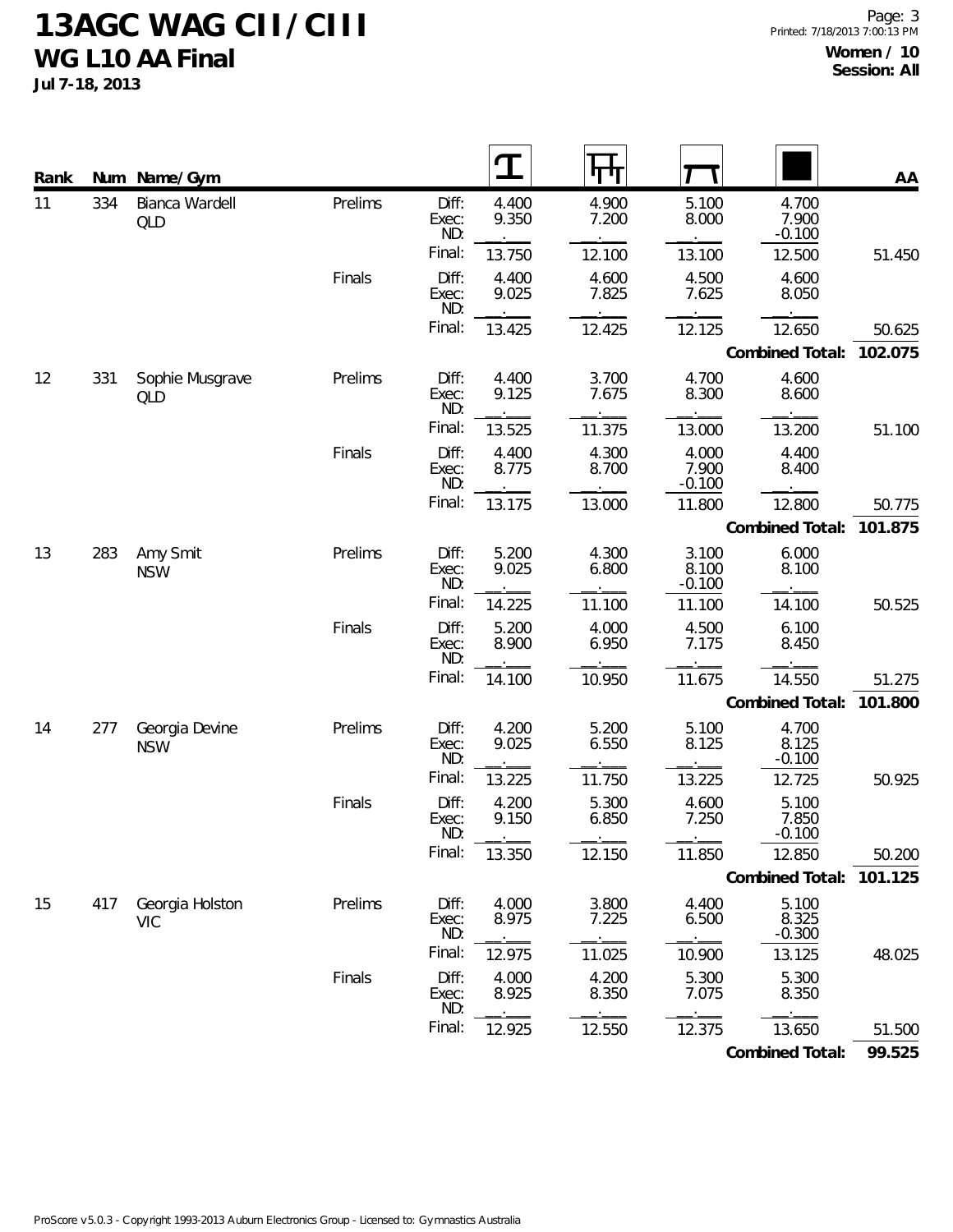**Jul 7-18, 2013**

| Rank | Num | Name/Gym                     |         |                       | Т              |                |                            |                            | AA     |
|------|-----|------------------------------|---------|-----------------------|----------------|----------------|----------------------------|----------------------------|--------|
| 16   | 418 | Nicole Quine<br><b>VIC</b>   | Prelims | Diff:<br>Exec:<br>ND: | 4.200<br>8.925 | 4.700<br>6.925 | 5.200<br>6.900             | 4.300<br>8.400<br>$-0.500$ |        |
|      |     |                              |         | Final:                | 13.125         | 11.625         | 12.100                     | 12.200                     | 49.050 |
|      |     |                              | Finals  | Diff:<br>Exec:<br>ND: | 4.200<br>8.950 | 4.900<br>7.650 | 4.500<br>7.075             | 4.500<br>8.450             |        |
|      |     |                              |         | Final:                | 13.150         | 12.550         | 11.575                     | 12.950                     | 50.225 |
|      |     |                              |         |                       |                |                |                            | Combined Total:            | 99.275 |
| 17   | 278 | Claire Esdaile<br><b>NSW</b> | Prelims | Diff:<br>Exec:<br>ND: | 4.400<br>9.175 | 5.200<br>5.175 | 3.900<br>7.075             | 4.500<br>8.375             |        |
|      |     |                              |         | Final:                | 13.575         | 10.375         | 10.975                     | 12.875                     | 47.800 |
|      |     |                              | Finals  | Diff:<br>Exec:<br>ND: | 4.400<br>9.275 | 4.800<br>8.125 | 3.900<br>7.650             | 4.500<br>8.325             |        |
|      |     |                              |         | Final:                | 13.675         | 12.925         | 11.550                     | 12.825                     | 50.975 |
|      |     |                              |         |                       |                |                |                            | Combined Total:            | 98.775 |
| 18   | 326 | Alicia Biggs<br>QLD          | Prelims | Diff:<br>Exec:<br>ND: | 4.200<br>8.825 | 3.600<br>8.075 | 4.700<br>7.875             | 4.100<br>8.175             |        |
|      |     |                              |         | Final:                | 13.025         | 11.675         | 12.575                     | 12.275                     | 49.550 |
|      |     |                              | Finals  | Diff:<br>Exec:<br>ND: | 4.200<br>8.775 | 3.600<br>7.925 | 3.700<br>7.450             | 4.100<br>8.625             |        |
|      |     |                              |         | Final:                | 12.975         | 11.525         | 11.150                     | 12.725                     | 48.375 |
|      |     |                              |         |                       |                |                |                            | Combined Total:            | 97.925 |
| 19   | 252 | Bianka Rose<br><b>ACT</b>    | Prelims | Diff:<br>Exec:<br>ND: | 4.200<br>8.825 | 5.900<br>7.150 | 3.800<br>6.950             | 4.900<br>7.850             |        |
|      |     |                              |         | Final:                | 13.025         | 13.050         | 10.750                     | 12.750                     | 49.575 |
|      |     |                              | Finals  | Diff:<br>Exec:<br>ND: | 4.200<br>8.675 | 5.400<br>4.775 | 3.800<br>7.650             | 5.000<br>7.450<br>$-0.100$ |        |
|      |     |                              |         | Final:                | 12.875         | 10.175         | 11.450                     | 12.350                     | 46.850 |
|      |     |                              |         |                       |                |                |                            | Combined Total:            | 96.425 |
| 20   | 330 | Tiarne Holloway<br>QLD       | Prelims | Diff:<br>Exec:<br>ND: | 4.400<br>8.200 | 3.800<br>8.425 | 3.500<br>7.000<br>$-0.100$ | 4.300<br>7.775             |        |
|      |     |                              |         | Final:                | 12.600         | 12.225         | 10.400                     | 12.075                     | 47.300 |
|      |     |                              | Finals  | Diff:<br>Exec:<br>ND: | 4.400<br>8.900 | 3.800<br>8.125 | 3.500<br>7.800<br>$-0.100$ | 4.200<br>8.475             |        |
|      |     |                              |         | Final:                | 13.300         | 11.925         | 11.200                     | 12.675                     | 49.100 |

**Combined Total: 96.400**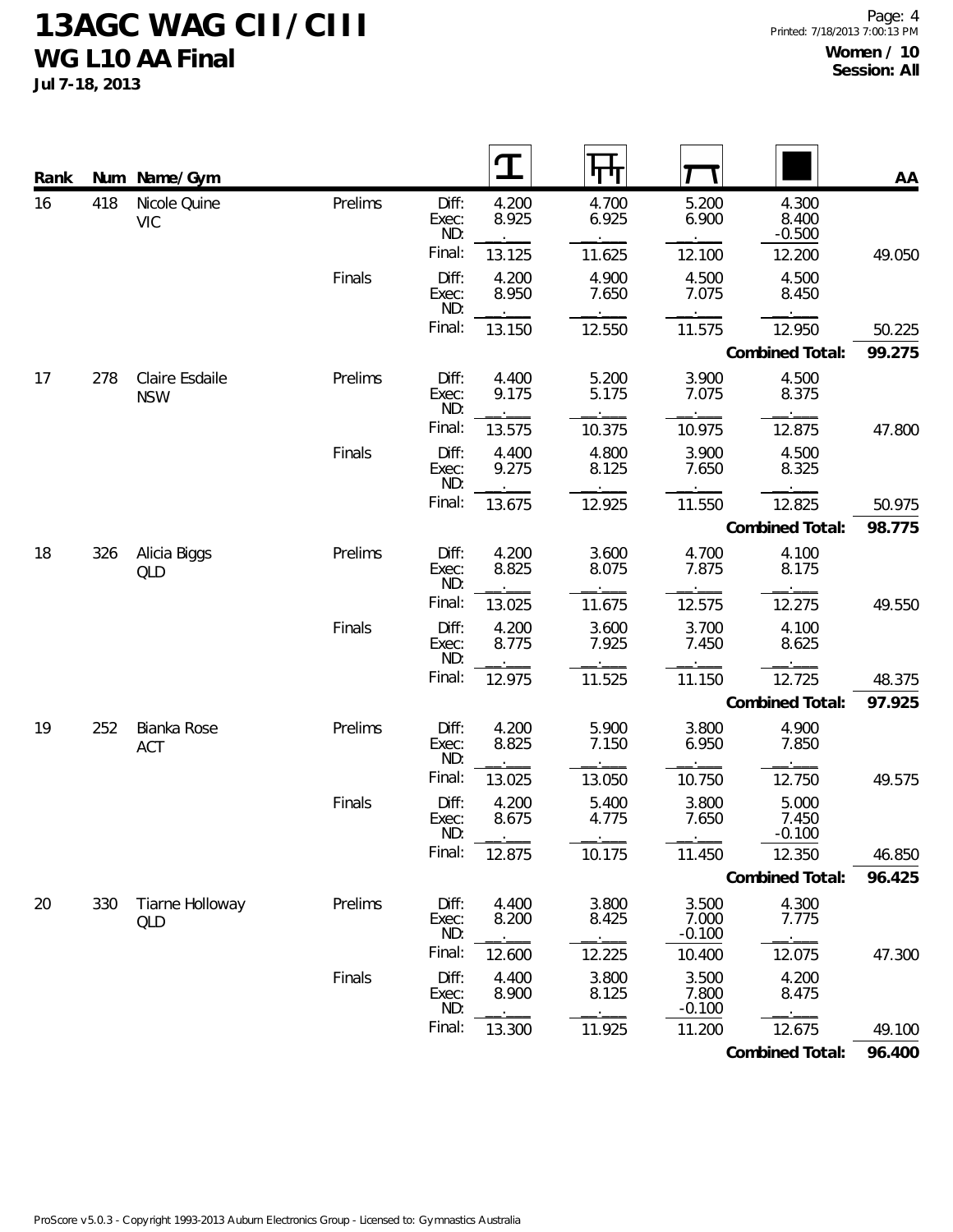**Jul 7-18, 2013**

| Rank |     | Num Name/Gym                  |         |                       |                |                |                |                            | AA     |
|------|-----|-------------------------------|---------|-----------------------|----------------|----------------|----------------|----------------------------|--------|
| 21   | 276 | Breeanna Carter<br><b>NSW</b> | Prelims | Diff:<br>Exec:<br>ND: | 4.200<br>8.625 | 4.500<br>7.375 | 4.000<br>7.950 | 4.700<br>8.000<br>$-0.300$ |        |
|      |     |                               |         | Final:                | 12.825         | 11.875         | 11.950         | 12.400                     | 49.050 |
|      |     |                               | Finals  | Diff:<br>Exec:<br>ND: | 4.200<br>8.275 | 3.300<br>6.600 | 3.200<br>8.225 | 4.800<br>8.075             |        |
|      |     |                               |         | Final:                | 12.475         | 9.900          | 11.425         | 12.875                     | 46.675 |
|      |     |                               |         |                       |                |                |                | Combined Total:            | 95.725 |
| 22   | 279 | Breanna Hale<br><b>NSW</b>    | Prelims | Diff:<br>Exec:<br>ND: | 4.200<br>8.600 | 3.500<br>7.450 | 4.900<br>8.275 | 4.800<br>7.900<br>$-0.300$ |        |
|      |     |                               |         | Final:                | 12.800         | 10.950         | 13.175         | 12.400                     | 49.325 |
|      |     |                               | Finals  | Diff:<br>Exec:<br>ND: | 4.200<br>8.625 | 3.900<br>4.600 | 4.900<br>7.125 | 4.800<br>7.975             |        |
|      |     |                               |         | Final:                | 12.825         | 8.500          | 12.025         | 12.775                     | 46.125 |
|      |     |                               |         |                       |                |                |                | Combined Total:            | 95.450 |
| 23   | 365 | Jessica Sammells<br><b>SA</b> | Prelims | Diff:<br>Exec:<br>ND: | 4.600<br>9.325 | 3.000<br>5.625 | 3.800<br>7.500 | 3.600<br>8.300             |        |
|      |     |                               |         | Final:                | 13.925         | 8.625          | 11.300         | 11.900                     | 45.750 |
|      |     |                               | Finals  | Diff:<br>Exec:<br>ND: | 4.600<br>9.350 | 4.600<br>7.250 | 4.200<br>6.650 | 4.500<br>8.200             |        |
|      |     |                               |         | Final:                | 13.950         | 11.850         | 10.850         | 12.700                     | 49.350 |
|      |     |                               |         |                       |                |                |                | Combined Total:            | 95.100 |
| 24   | 281 | Sophie Mcnay<br><b>NSW</b>    | Prelims | Diff:<br>Exec:<br>ND: | 4.200<br>8.700 | 3.900<br>5.700 | 5.100<br>7.275 | 4.600<br>7.275<br>$-0.100$ |        |
|      |     |                               |         | Final:                | 12.900         | 9.600          | 12.375         | 11.775                     | 46.650 |
|      |     |                               | Finals  | Diff:<br>Exec:<br>ND: | 4.200<br>8.625 | 4.300<br>7.225 | 4.400<br>6.375 | 4.600<br>7.625<br>$-0.100$ |        |
|      |     |                               |         | Final:                | 12.825         | 11.525         | 10.775         | 12.125                     | 47.250 |
|      |     |                               |         |                       |                |                |                | Combined Total:            | 93.900 |
| 25   | 327 | Claire Black<br><b>QLD</b>    | Prelims | Diff:<br>Exec:<br>ND: | 4.600<br>8.850 | 2.400<br>8.225 | 4.800<br>6.750 | 4.400<br>7.475             |        |
|      |     |                               |         | Final:                | 13.450         | 10.625         | 11.550         | 11.875                     | 47.500 |
|      |     |                               | Finals  | Diff:<br>Exec:<br>ND: | 4.600<br>8.750 | 2.400<br>8.550 | 4.200<br>5.900 | 3.400<br>7.450             |        |
|      |     |                               |         | Final:                | 13.350         | 10.950         | 10.100         | 10.850                     | 45.250 |

**Combined Total: 92.750**